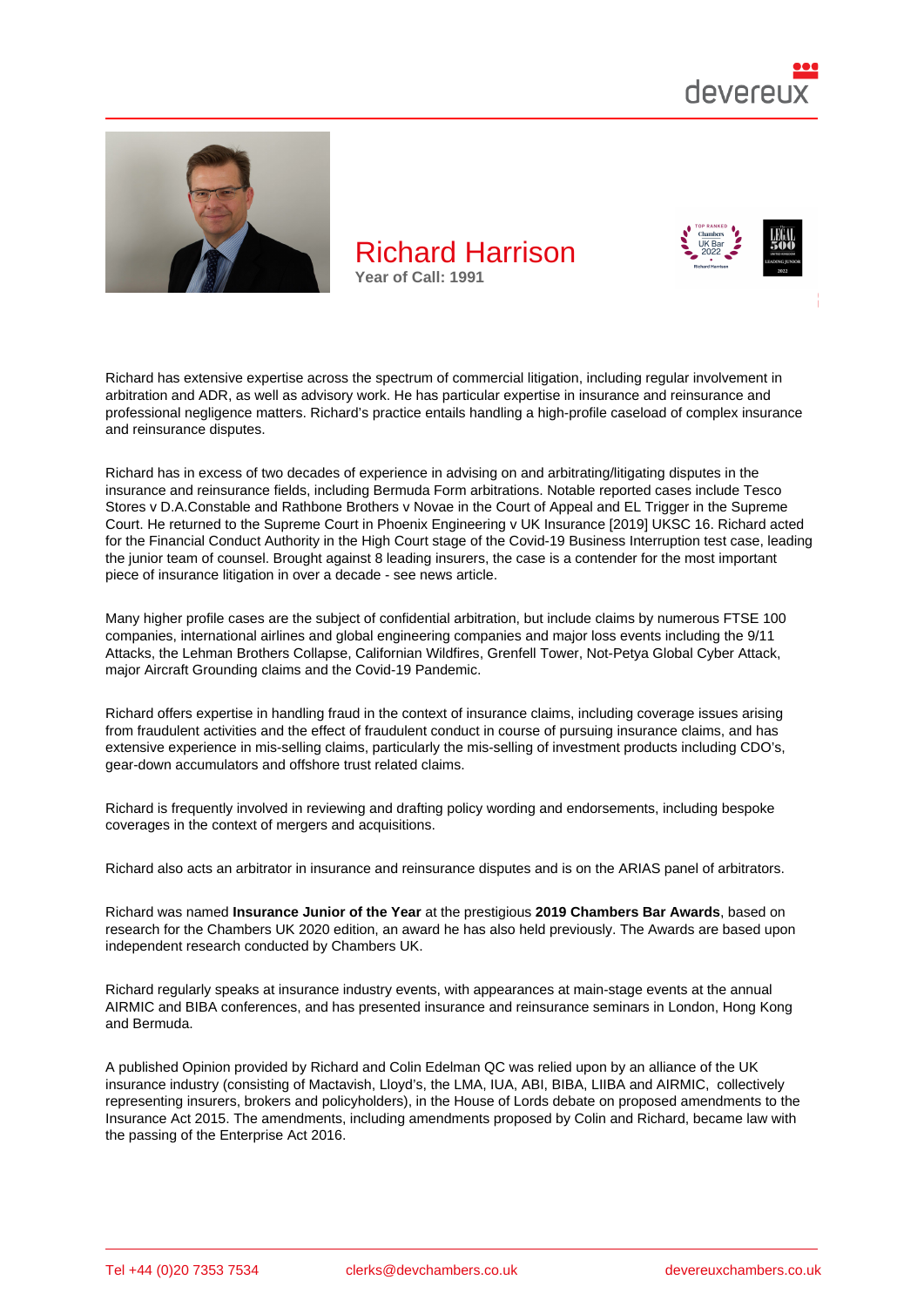Recent cases of note include:

- Financial Conduct Authority v Arch Insurance (UK) Ltd and Ors [2020] EWHC 2448 (Comm) Richard led the junior counsel team at the first instance of this test case, which sought to clarify whether a variety of insurance policy wordings cover business interruption losses resulting from the COVID-19 pandemic and public health measures taken by UK authorities in response to the pandemic from March 2020. The test [case focused on the application of Denial of Access and Notifiable Disease extensions to pa](https://www.bailii.org/ew/cases/EWHC/Comm/2020/2448.html)ndemic related losses. (The judgment went on to be appealed in The Supreme Court The Financial Conduct Authority v Arch and Others [2021] UKSC 1)
- Phoenix Engineering v UK Insurance [2019] UKSC 16 Compulsory Motor Insurance Relationship between EU and UK law – this controversial appeal determined wheth[er the UK's compulsory motor](https://www.supremecourt.uk/cases/docs/uksc-2020-0177-judgment.pdf)  [insurance regime](https://www.supremecourt.uk/cases/docs/uksc-2020-0177-judgment.pdf) applied to vehicles being repaired off-road and whether this was affected by European Union law. It resolved a key dividing line between compulsory motor insurance and property/non-motor [liability insurance.](https://www.supremecourt.uk/cases/docs/uksc-2017-0096-judgment.pdf)
- Catlin Syndicate Ltd v. Weyerhaeuser Co [2019] Lloyd'sRep.IR427 successful pursuit of an anti-suit injunction against reinsured.

## Reco[mmendations](http://bit.ly/38xEFoR)

A senior junior whose practice encompasses significant international insurance and reinsurance disputes arising in all manner of industries. Harrison regularly handles complex arbitrations. "Richard is responsive and extremely knowledgeable on the topic." "He has a thorough grasp of the detail without losing the big picture." Insurance, Chambers UK 2022.

"Richard is very familiar with his subject areas, thorough and into the detail, personable, and a pleasure to work with." - Insurance and Reinsurance, Legal 500 2022.

Ranked as a Leading Junior - Professional Negligence, Legal 500 2022.

"He's forensically excellent, lovely to deal with and knows his stuff." "Always willing to engage and dig into the detail." "He's particularly good at driving cases forward." Acted in the final Supreme Court appeal in the long-running dispute between UKI Insurance and R&S Pilling, trading as Phoenix Engineering. The appeal considered whether the UK's compulsory motor insurance regime applied to vehicles being repaired off-road and whether this was affected by EU law - Insurance, Chambers UK Bar 2021

'Approachable and user-friendly, tailored advice, with impressive drafting skills.' - Insurance and Reinsurance, Legal 500 2021

'He is very knowledgeable and a skilled advocate.' - Professional Negligence, Legal 500 2020

"He has tremendous legal common sense and a thorough grasp of the detail without losing the bigger picture." "An excellent advocate." Led by Colin Edelman QC in R&S Pilling (t/a Phoenix Engineering) v UK Insurance Limited, a Supreme Court appeal concerning what constitutes the 'use' of a motor vehicle for the purposes of determining the liability of motor insurers for damage to third-party property. - Insurance, Chambers UK Bar 2020

'Extremely solutions-focused, a creative thinker, and has in-depth knowledge of insurance.' - Insurance and Reinsurance, Legal 500 2020

"A very smooth advocate. He's very good at dealing with clients." "He has tremendous legal common sense and a thorough grasp of the detail without losing the big picture." - Insurance, Chambers UK Bar 2019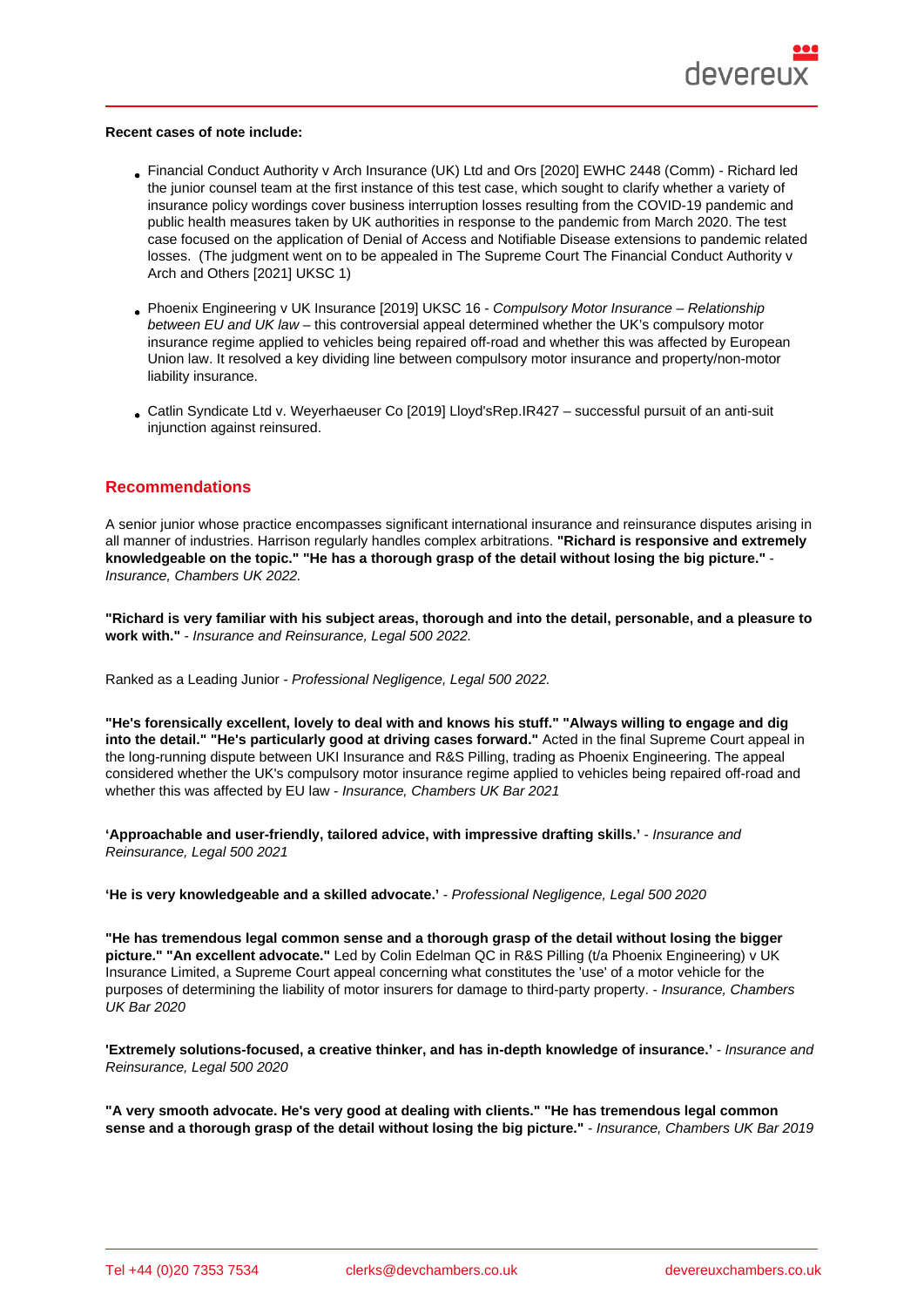'Very user friendly.' - Professional Negligence, Legal 500 2019

'A highly regarded senior junior with a focus on insurance and reinsurance practice.' - Insurance and Reinsurance, Legal 500 2019

"Has tremendous legal common sense and demonstrates a thorough grasp of the detail without losing sight of the big picture." "Richard Harrison has wide-ranging insurance knowledge and is hugely efficient." Defended Enterprise Insurance in a dispute involving the alleged repudiation of a claims management agreement. - Insurance & Reinsurance, Chambers UK 2018

"A practical, sensible and proactive junior with standing in the field." - Insurance and Reinsurance, Legal 500 2017

"Highly rated." - Professional Negligence, Legal 500 2017

"Simply superb. He gives clear, focused advice and is a pleasure to work with. " "Extremely sensible, very commercial, very measured and easy to deal with, he knows his insurance and reinsurance inside and out ." Defended Enterprise Insurance against allegations of repudiation of a claims management agreement concerning 12,000 third-party insurance claims. - Insurance, Chambers UK 2016

"Immersed in (re)insurance jurisprudence and market practice - at the top of his game" - Insurance, Legal 500 2016

"He provides a deep level of knowledge" - Professional Negligence, Legal 500 2016

Has an almost wholly insurance and reinsurance-centred practice and handles cases with significant multijurisdictional aspects. He has received instructions from Hong Kong, Germany and Iceland amongst other places. "Incredibly bright, hard-working, thoughtful and reliable." Acted in the Rathbone Brothers case, which concerned over £100 million in liability coverage disputes. - Insurance, Chambers UK 2016

"He is brilliant, thorough, incisive and strategic – you want him on your team." - Insurance and Reinsurance, Legal 500 2015

"Exceptional." - Professional Negligence, Legal 500 2015

Maintains a highly focused insurance and reinsurance practice, and is adept at handling the more technical cases. His work is increasingly international in scope, and he receives instructions directly from Hong Kong, Bermuda and the Cayman Islands, among a number of countries and territories. "He's an exceptionally charming individual. He backs that up with also having a really impressive grasp of the issues and the ability to think laterally about the problems one encounters." Represents an insured professional trustee who is facing a claim in excess of £100 million brought by a number of beneficiaries of the Jack Walker Trust who allege mismanagement of the trust's assets. - Insurance, Chambers UK 2015

"Exceptionally capable and very impressive." - Insurance and Reinsurance, Legal 500 2014

"Very experienced and focussed." - Professional Negligence, Legal 500 2014

Praised for his ability to handle an extensive range of insurance and reinsurance matters. "He has an incisive mind and often manages to bring a different view to issues he is asked to advise on". "Very intelligent, and has a wealth of knowledge on insurance-related matters. He is very approachable, which makes for excellent collaboration". - Chambers UK 2014

"Is the kind of barrister who is always willing to go the extra mile. As well as being technically superb, he is approachable and pleasant to work with." He has experience as both counsel and arbitrator in a wide variety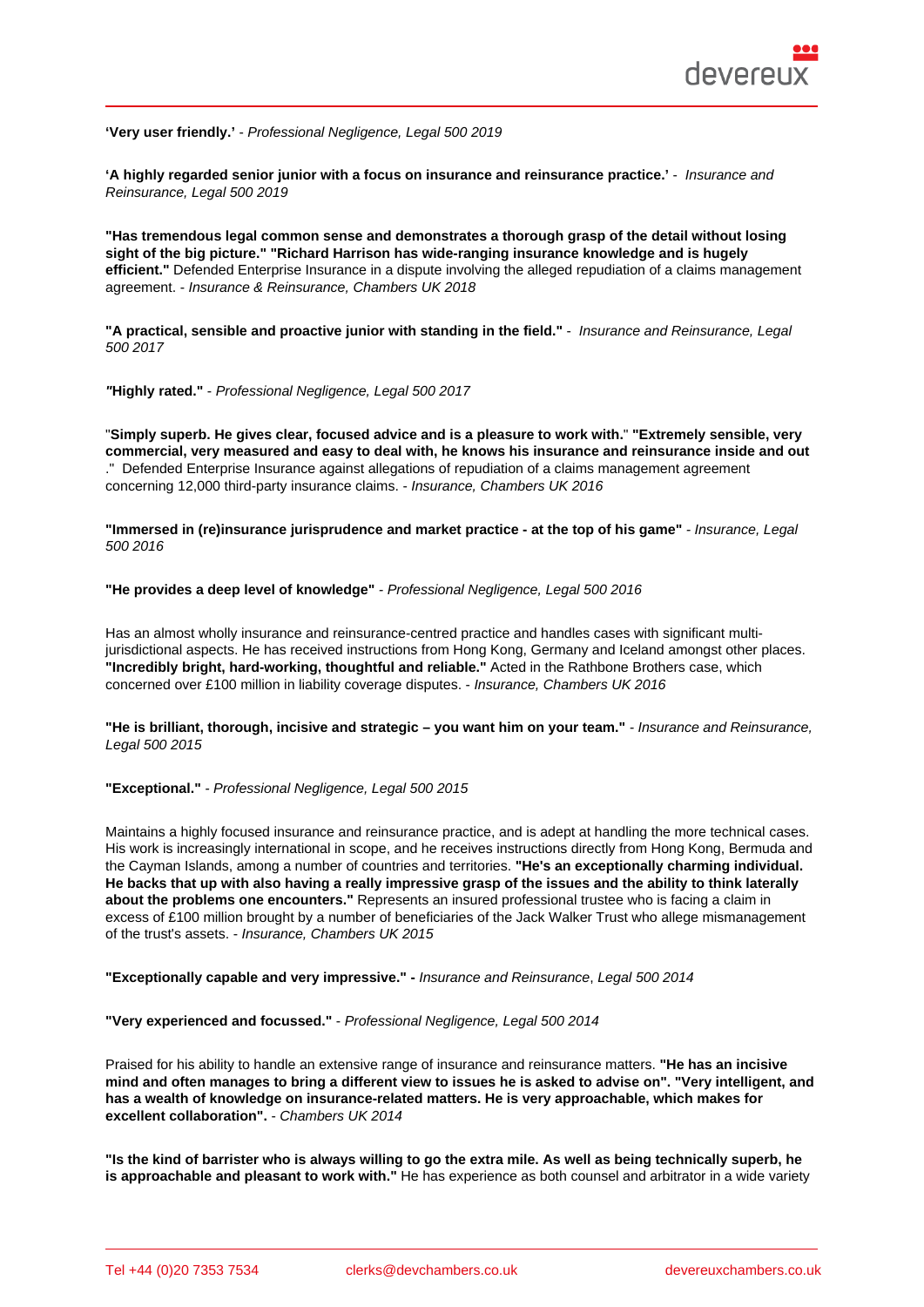"Combines technical capability with being very user-friendly; a modern-day senior junior" - Insurance and Reinsurance, Legal 500

"Provides clear, concise and practical advice" and "gets top marks for judgement, balance and application " - Insurance and Reinsurance, Legal 500

"Expresses sound and reliable opinions and brings bright and innovative ideas to a case" allo - Insurance and Reinsurance, Chambers UK

"Very succinctly sums up matters in a fair way to the court" - Insurance and Reinsurance, Legal 500

#### Insurance & Reinsurance

Richard is ranked as a leading junior for Insurance and Reinsurance in both Chambers UK ("He has tremendous legal common sense and a thorough grasp of the detail without losing the bigger picture." "An excellent advocate.") and Legal 500 ('Extremely solutions-focused, a creative thinker, and has in-depth knowledge of insurance)." Richard was named Insurance Junior of the Year at the prestigious 2019 Chambers Bar Awards, based on research for the Chambers UK 2020 edition, an award he has also held previously.

Richard has over two decades of experience in advising on and arbitrating/litigating disputes in the insurance and reinsurance fields (including Bermuda Form).

Richard's experience covers all aspects of insurance and reinsurance, including notification, aggregation, avoidance and fraud, advising re FCA regulation, wordings, TOBAs, binding authorities and claims management contracts, compliance and strategic advice concerning the Insurance Act 2015. He has acted in many high-profile claims, including claims arising from the 9/11 Attacks, the Lehman Brothers Collapse, Californian Wildfires, Grenfell Tower, Not-Petya Global Cyber Attack, major Aircraft Grounding claims and the Covid-19 Pandemic.

Richard regularly vets insurance portfolios and wordings for blue-chip clients, including many FTSE100 and FTSE250 companies.

Richard's notable reported cases include Tesco Stores v D.A. Constable and Rathbone Brothers v Novae in the Court of Appeal and EL Trigger in the Supreme Court. He returned to the Supreme Court in Phoenix Engineering v UK Insurance [2019] UKSC 16. He is currently leading the junior team of counsel acting for the Financial Conduct Authority in the Covid-19 test claim brought against 8 leading insurers, which is a contender for the most important piece of insurance litigation in over a decade – see news article.

Richard also acts an arbitrator in insurance and reinsurance disputes and is on the ARIAS panel of arbitrators.

Recent work includes:

- Covid-19 business interruption claims involving a major high street retailers, commercial property owners and leisure industry businesses
- Major global aircraft grounding claim (aircraft grounding coverage)
- Grenfell Tower claims
- Bermuda form arbitration re national product liability of major US manufacturer
- 9/11 WTC reinsurance arbitrations (JELC excess of loss contracts)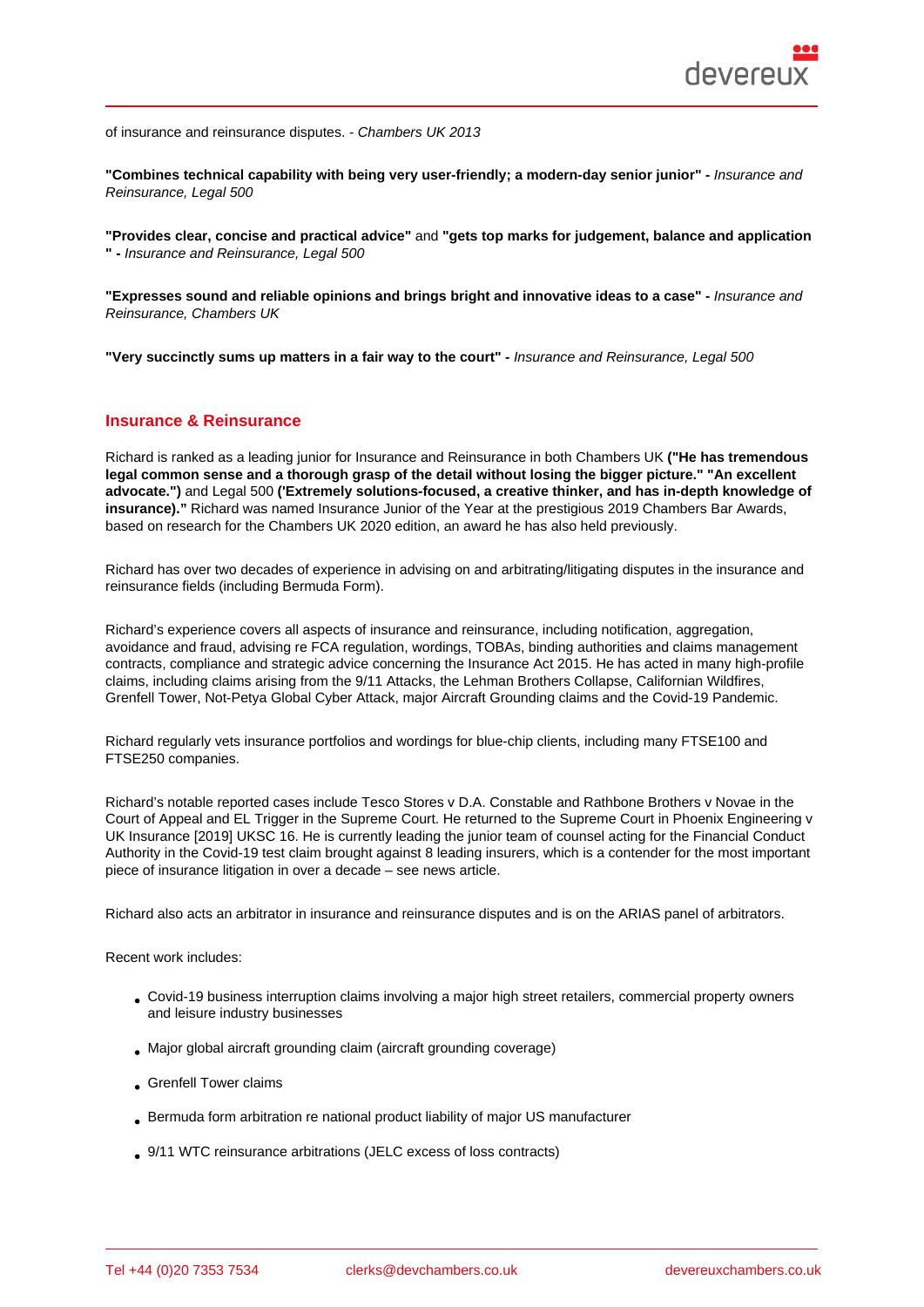- Guernsey offshore trust management company, Commercial Court professional indemnity coverage claim
- British Airways Heathrow data centre outage 2017 (business interruption claim)
- British Steel blast furnace claim (property and business interruption insurance)
- NotPetya Ukrainian cyber-attack 2017 (business interruption/cyber insurance)
- Icelandic bank/Tchenguiz claim (professional indemnity insurance)
- South Korean toxic humidifier disinfectant death and injury claims (product liability insurance)
- Petrobras corruption scandal New York class action (professional indemnity insurance)
- Major weapon systems claim (export credit insurance)
- Liability of professional trustees in Guernsey and Jersey (professional indemnity and D&O insurance)
- World Trade Center aggregation/coverage arbitrations (excess of loss reinsurance)
- Antisuit injunction for excess of loss insurers against US wood products manufacturer (US umbrella liability insurance)
- Failure of Enterprise Zone, EBT and film financing tax schemes (professional liability insurance)
- Satellite fuel leak claim (in-orbit and revenue insurance)
- Mis-selling of financial products (Hong Kong banks professional liability insurance)
- Californian wildfires (whole account reinsurance)
- Class actions against Canadian auditors (excess of loss reinsurance)
- Legal expenses insurance disputes, including security for costs (before and after the event insurance)
- Pension scheme/trustee liability (trustee liability insurance)
- Collapse of VW/Audi dealership showrooms (professional indemnity insurance)
- Asbestos property and injury claims (public and employers' liability insurance)
- Advising on bespoke merger and acquisition policies
- Contractors all risks defects liability insurance (including DE/LEG clauses)
- Professional indemnity coverage disputes for medical professionals

Notable cases include:

Financial Conduct Authority v Arch Insurance (UK) Ltd and Ors [2020] EWHC 2448 (Comm) - Richard led the junior counsel team at the first instance of this test case, which sought to clarify whether a variety of insurance policy wordings cover business interruption losses resulting from the COVID-19 pandemic and public health measures taken by UK authorities in response to the pandemic from March 2020. The test case focused on the application of Denial of Access and Notifiable Disease extensions to pandemic related losses (The judgment went on to be appealed in The Supreme Court The Financial Conduct Authority v Arch and Others [2021] UKSC 1).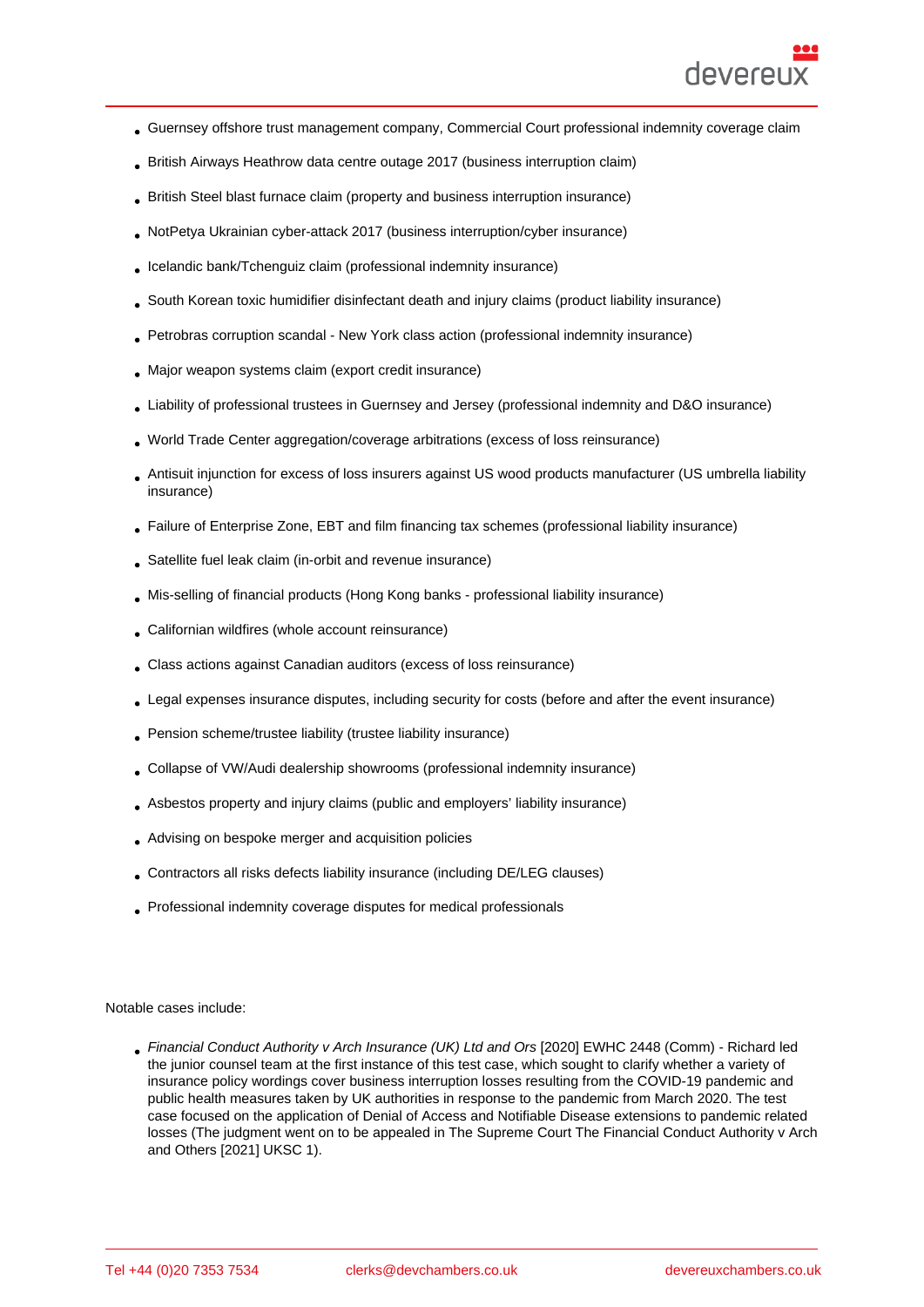- Phoenix Engineering v UK Insurance [2019] UKSC 16 Supreme Court appeal determining whether the UK's compulsory motor insurance regime applied to vehicles being repaired off-road and whether this was affected by European Union law. The decision resolved a key dividing line between compulsory motor insurance and property/non-motor liability insurance.
- Catlin v Weyerhaeuser [2018] EWHC 3609 (Comm) successful pursuit of antisuit injunction against reinsured.
- C&S Associates UK Ltd v Enterprise Insurance Company Plc [2015] EWHC 3757 (Comm) representing insurers in Commercial Court claim arising from termination of a claims handling delegated authority agreement.
- Rathbone Brothers Plc v Novae Corporate Underwriting & Ors [2014] EWCA Civ 1464 (Comm) representing the professional trustee in a dispute concerning the coverage of professional indemnity policies (and related D&O policies) for the defence of a clam for over £100m, based on allegations of mismanagement of the assets of an offshore trust.
- ARB International Baillie [2013] EWHC 2060 (Comm) representing the former managing director of a reinsurance broker in the successful defence a claim alleging the negligent negotiation of commission entitlements under binding authorities, quota share treaties and excess of loss policies, after a mid-term change of broker.
- Re Californian Wildfires (2012) acting for successful reinsured syndicate in an arbitration arising from the Californian wildfires of 2007 involving Whole Account Reinsurances on Joint Excess of Loss Committee terms in Benfield form. Coverage of Elemental/Non-Elemental losses event aggregation.
- Akzo Nobel UK Ltd & AMEC PLC v Excess Insurance Co (2012) (Supreme Court) Lead Case in the "EL Trigger litigation", representing Akzo Nobel and AMEC ("the employers' camp") in this appeal, which established that employers' liability insurance written on an "injury sustained" basis responds to mesothelioma claims on an exposure/causation basis.
- Re Lehman Brothers (2011) advising insurers re aggregation of claims arising out of the sale of structured derivative products issued by Lehman Brothers' entities.
- Re a Premiership Footballer (2011) advising insurers re coverage for alleged career-ending injury.
- Re a Hong Kong Investment Manager (anon) (2011) Advising re defence of Hong Kong proceedings alleging trading of geared share accumulators in excess of discretionary investment authority.
- Re Irish Banks (2011) advising insurers as to coverage for claims arising out of the Irish banking crisis.
- Southern Rock Insurance v Claims Manager (anon) (2011) pursuing claims for negligent claims handling relating to c.50,000 claims handled by claims management operation for insurer over a period of 3 years. Claims pursued in reliance on sampling and actuarial modelling.
- Re a Firm (anon)

(2010) - advising professional indemnity insurers as to coverage for multiple claims against a solicitors' firm arising out of alleged negligent tax advice concerning tax avoidance schemes reliant on employee benefit trusts.

- Re a Firm (anon) (2010) advising professional indemnity insurers as to coverage for multiple claims against a solicitors' firm arising out of misappropriation of client funds and property.
- Re a Firm (anon) (2010) representing solicitors' firm in a mediated settlement of claims between an ATE insurer, the firm and the firm's professional indemnity insurer, arising out of unsuccessful group litigation and associated claims.
- Re a Construction Company (anon) (2010) advising professional indemnity insurers as to coverage for claims against a main contractor in relation to a major city office block project.
- Re a Middle Eastern Development Project (anon) (2010) advising credit note issuer as to coverage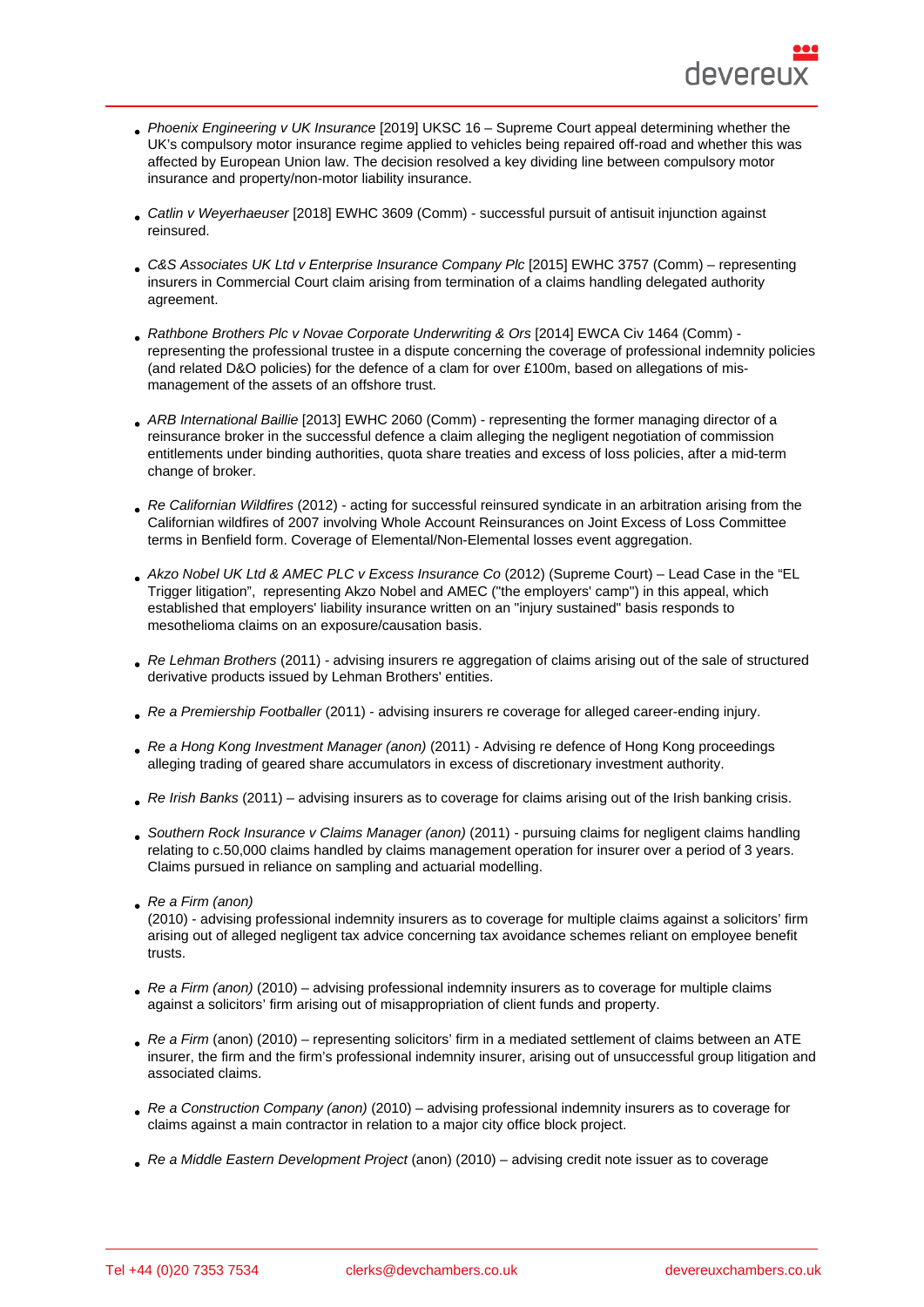provided by credit insurance following debt restructuring of state-backed major infrastructure project.

- HDI-Gerling Industrie Versicherung v Vitodurum Reinsurance (2008) pursuing declaratory proceedings on behalf of retrocessionaires of local policies issued pursuant to a global commercial liability program, giving rise to disputes as to jurisdiction, applicable law, limitation, scope of cover and allocation of loss settlements.
- Tesco Stores v D A Constable & Others (2008) defending underwriters against claims arising out of the collapse of the "Tesco Tunnel" at Gerrards Cross, which resulted in the closure of the main line railway for 2 months. The Court of Appeal found that Tesco's public liability policy did not cover liability arising under a deed entered into by Tesco, the contractual extensions to the policy being construed to cover only contractual transfers of tort liabilities and, possibly, liabilities co-extensive with tort.
- Outokumpu Stainless Limited v AXA & Others (2007) successfully defending underwriters in Commercial Court action brought against insurers for losses arising from radioactive contamination and the disposal of radioactive materials from a Sheffield steel plant.
- Kajima Engineering v Volumetric & Others (2007) advising underwriters in respect of claims arising out of the proposed demolition of the Caspar II development in Leeds, the product of an innovative modular housing project completed in June 2000 for the Joseph Rowntree Foundation.
- **Munich Re v G Inc**
- (2006) advising underwriters re coverage and conflict of law issues arising out of claims under a US jewellers block policy).
- Reliance National v Danone (2006) advising underwriters re coverage and follow settlements).
- Cable & Wireless and Pender Insurance v. Willis (UK) Ltd & 16 others (2006) defending Willis Group companies in action brought by the Cable & Wireless group arising out of the activities of 5 former Cable & Wireless employees and a former Willis Group employee in and about the running of the Cable & Wireless' captive insurer, Pender Insurance. Claims include breach of fiduciary duty and dishonest assistance in breaches of fiduciary duty in relation to various reinsurance transactions entered into by the C&W captive. Pursuit of related contribution proceedings against Cable & Wireless.
- TAG v Winterthur & O's (2005) advising solicitors' professional indemnity insurers re claims notifications received.
- C v. D (2005) commercial court arbitration application to determine succession of the liabilities of the former Yugoslavian state reinsurer (JZO) arising under the claimant's reinsurance treaty.
- Zurich International (Bermuda) Ltd v. X (2004) (anon reinsurer) - acting for Zurich (Bermuda) in an arbitration to determine very substantial liabilities under various reinsurance treaties. Issues of avoidance and breach of warranty, incorporation of underwriting guidelines, limitation, proof of claims, reinsured's record keeping duties, recovery of US declaratory judgment expenses.
- Generali v. Wellington Underwriting & Others (2004) facultative reinsurance recovery action re loss to a gas turbine power station in Mexico.
- Turegum Insurance Company v. I (anon reinsurer) (2004), Home & Overseas Insurance v. S (anon reinsurer) - various reinsurance arbitrations for Eagle Star Group companies, raising issues of conflict of laws, avoidance, breach of warranty, construction of terms, terms implied by custom and practice, limitation, proof of claims, reinsured's record keeping duties and inspection rights, in the context of reinsurance run-off. Related arbitration applications in the commercial court.
- Eagle Star Insurance v. J N Cresswell & Others [2003] EWHC 2224 (Comm) construction of claims cooperation clause in reinsurance covers.
- London Market Reinsurers (anon) v. Russian Insurer (anon) (2002-3) – advising reinsurers re coverage and follow settlements in relation to 8 figure reinsurance loss arising out of an explosion at a Russian aluminium works.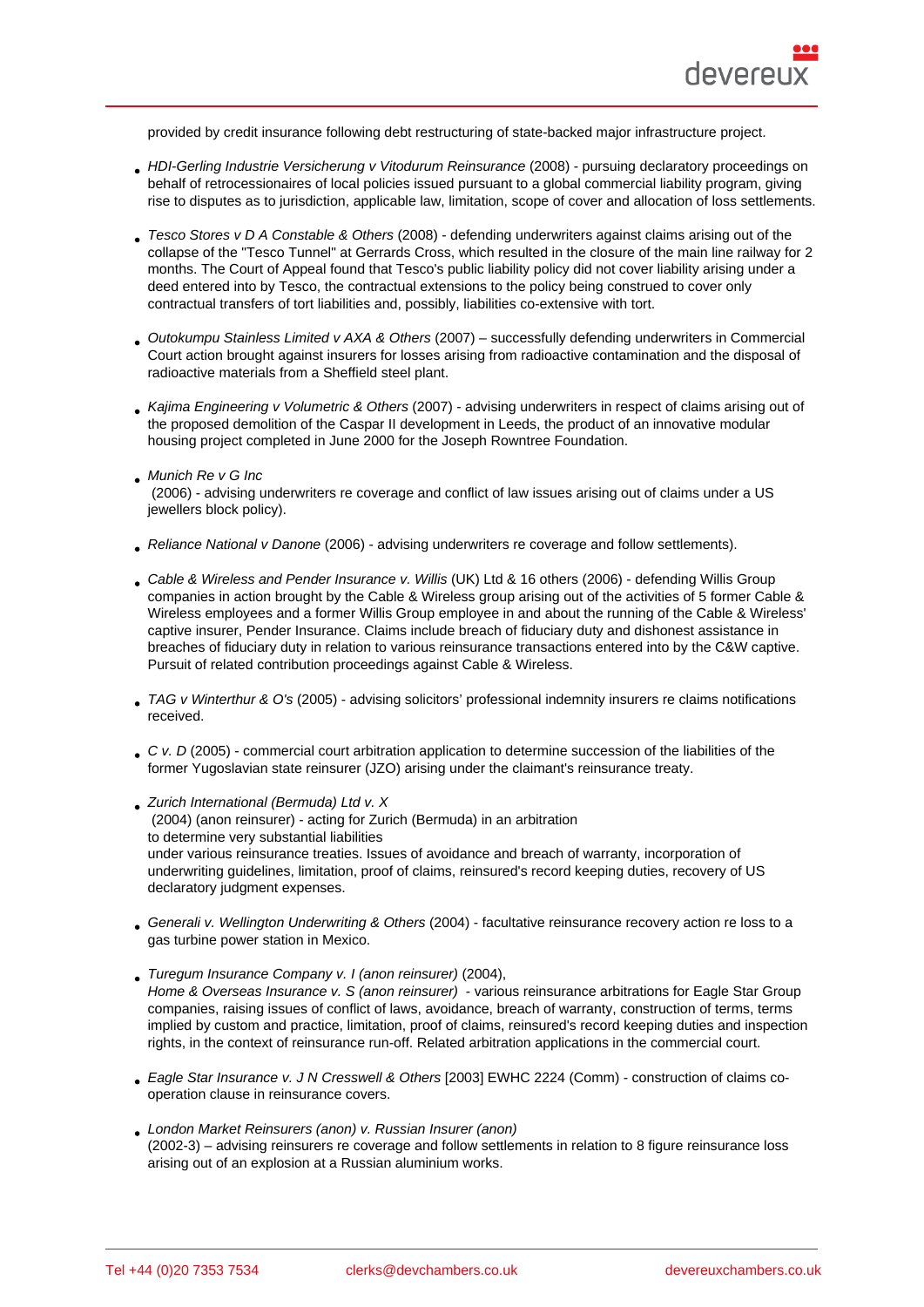- Turegum Insurance Company v. D (anon reinsurer) (2003), City of London Insurance Company v. D (anon reinsurer)(2003), City of London Insurance Company v. M (2003) - reinsurance arbitrations for Eagle Star Group companies arising from reinsurers in run-off. Related arbitration applications in the commercial court.
- Former Directors of Equitable Life v. anon insurer (2002) arbitration arising out of the Equitable Life litigation to resolve D&O coverage issues.

# Commercial Litigation and Disputes

Involvement in many aspects of commercial litigation and advisory work including arbitration and ADR.

Recent cases include:

- Southern Rock Insurance v Claims Manager (anon) (2011) pursuing claims arising out of claims handling agreement relating to 50,000 motor-related insurance claims
- Ideal Software v ACE Fire & Security (2010) defending claim made against security firm for losses arising out of a warehouse theft
- Kent County Council v DNA (2010) – defending manufacturer of lighting components alleged to have caused multiple fires
- Laser & Light v House of Famuir v ASAH Medico (2006) defending claim brought against cosmetic laser manufacturer
- Richardson & Richardson v Hyams v Mitchell (2006) defending directors of former kitchen retail chain and internet supplier UK Appliances/Pennybee of Wimbledon against allegations of dishonest assistance in the insolvent company's alleged breach of debenture
- Former Shareholders of British Contractors Plant Limited v. Listria Limited (2004) HC claim arising out of business purchase agreement
- Grove v. American Express Services Europe Ltd (2003) claim establishing effect of section 75 of the Consumer Credit Act on international credit card transactions - settled prior to Court of Appeal hearing. The OFT subsequently pursued a test case raising the same point to the House of Lords
- Hamra & O's v. Donovan & O's (2002) jurisdictional dispute regarding ownership of bonds
- Re a Local Authority (2002) - advising a local authority in relation to a proposed termination of a multi-million pound service contract & related "Best Value" and European tendering requirements
- Re Bridewell Group plc (2002) dispute arising out of business purchase agreement)
- Re Medran Developments (2002) dispute arising out of business purchase agreement
- Platt & O's v. LUL [2001] 20 EG 227 - defending loss of profits claim for derogation from grant in commercial lease - Hussey v. Eels [1990] 2 QB 227 successfully distinguished
- Tesi SRL v. Lloyd Lifestyle (2001) claim by Italian motorcycle equipment manufacturers for breach of contract against UK distributor, following distributor's decision to switch manufacturer

#### Professional Negligence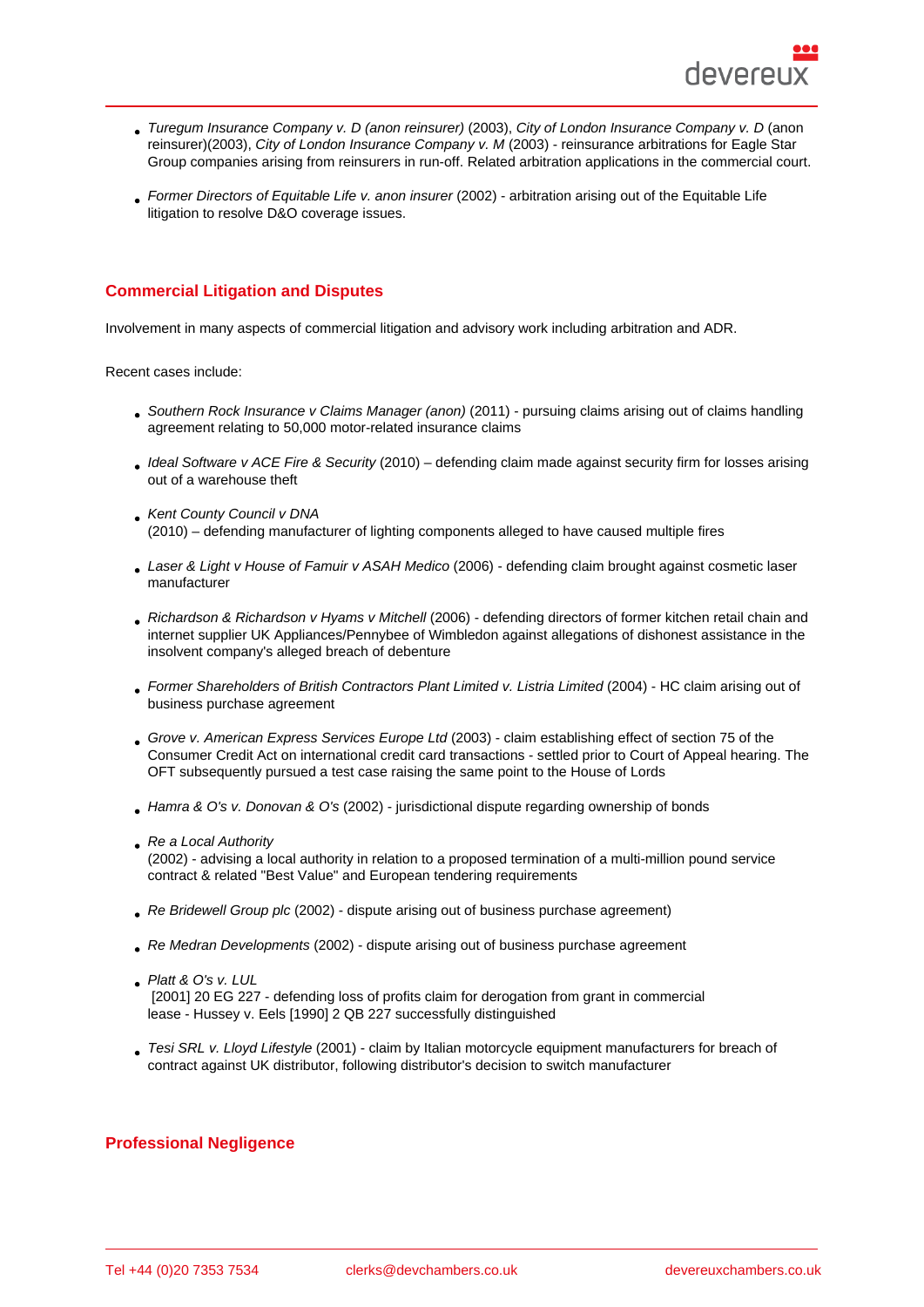Richard has been ranked as leading junior by The Legal 500 for several years in professional negligence, where he is described as being 'very knowledgeable and a skilled advocate.'

Experienced in professional negligence claims involving the insurance sector, legal services, the financial sector, the construction industry, valuers (commercial and residential), accountants and auditors.

Recent cases include (see above for insurance related claims):

- ARB International v Baillie [2013] EWHC 2060 (Comm) representing the former managing director of a reinsurance broker in the successful defence of a claim alleging the negligent negotiation of commission entitlements under binding authorities, quota share treaties and excess of loss policies, after a mid-term change of broker.
- Defending numerous commercial and residential valuation claims, including landmark properties
- Southern Rock Insurance v Claims Manager (anon) (2011) pursuing claims for negligent claims handling in respect of a portfolio of 50,000 motor-related insurance claims
- Mis-selling of investment products, including CDO's and gear-down accumulators etc. (various)
- Frank v Smith-Caradoc (2010) defending allegations of negligence made against architects, arising out of an extensive refurbishment project
- Barrow in Furness Borough Council v Interserve (2006) defending building maintenance contractors against claims brought by Barrow for indemnity and contribution in respect of fatality and injury claims arising out of the Barrow in Furness legionnaires' disease outbreak and advising in respect of related insurance disputes
- Lloyd's Syndicate 1087 v RPC (2006) acting for underwriters in proceedings alleging negligent handling of a subsidence claim brought under a buildings policy
- X v Y (2006) acting for underwriters in proceedings alleging negligent adjustments and defence of claims under a public liability policy
- A v B (2005) T&CC defending claim against main contractor arising out of negligent staircase design for twin office block developments
- Woolfall Plc & Capital Developments Inc v. The Rosling Partnership (2004) / Capital Developments Inc v. Rosling Partnership (2004) - defending claims against solicitors for breach of undertakings in relation to the procurement of letters of credit; associated arbitration against solicitors' professional indemnity insurers
- Vine Developments v. Clarke Willmott & Clarke (2003) pursuing claim by developer against solicitors for negligent drafting of contracts for the sale of residential units
- Niece v. Grant Thornton (2003) - pursuing claim for losses arising out of alleged negligent advice concerning taxation of capital gains on sale of company shares
- CR King v. Hattencrest (2003) defending insurance broker's negligence claim arising out of policy cancellations
- RLHIA v. STW (2002) defending £6m claim for accountants' negligence, including alleged breaches of whistle-blowing duties

#### Fraud